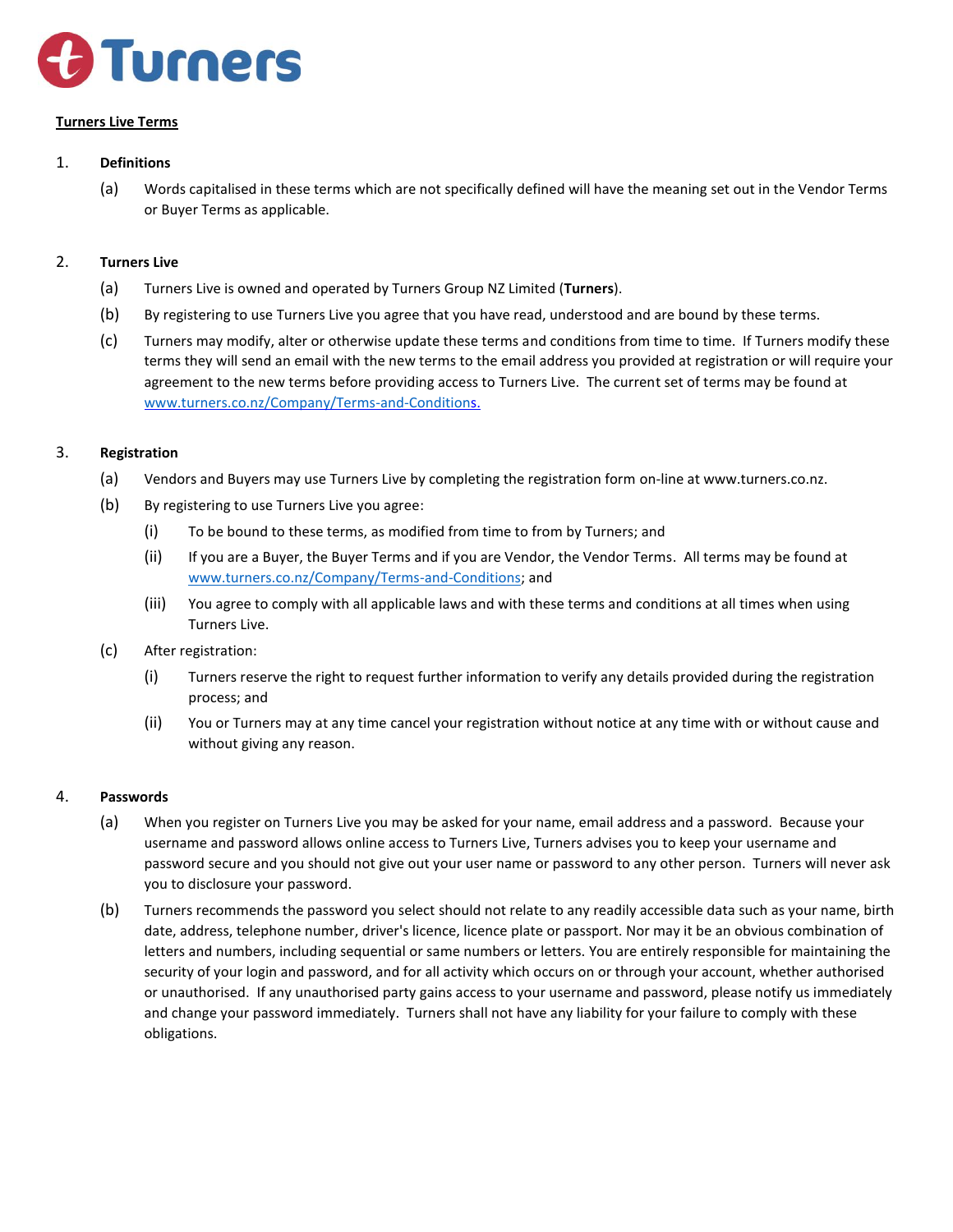

# 5. **Credit Checking and Reporting**

- (a) You understand and confirm that at the time of registering or any time after registration we may use and provide your personal information to a credit reporting agency (**Credit Agency**) to assist us in making a decision as to whether we permit you to use Turners Live and/or should you default in your payment obligations (**Purpose**).
- (b) You understand that:
	- (i) A Credit Agency will give us information about you for the Purpose.
	- (ii) We will give your personal and/or corporate information to the Credit Agency, and that Credit Agency will hold that information on their systems and use it to provide their credit reporting service.
	- (iii) When other Credit Agency customers use the Credit Agency credit reporting service, the Credit Agency may give the information to those customers.
	- (iv) We may use a Credit Agency credit reporting services in future for purposes related to the provision of credit to you. This may include using the Credit Agency's monitoring services to receive updates if any of the information about you changes.
	- (v) If you default in your payment obligations to us, information about that default may be given to a Credit Agency, and that Credit Agency may give information about your default to other Credit Agency customers.

# 6. **Restrictions on Use of Turners Live**

- (a) You agree not to:
	- (i) Use Turners Live in any unlawful manner or in any other manner that could damage, disable, overburden or impair Turners Live.
	- (ii) Use automated scripts to collect information from or otherwise interact with Turners Live.
	- (iii) Register more than once or register on behalf of another person or register on behalf of any group or entity unless you are authorised by that person in writing.
	- (iv) Impersonate any person or entity, or falsely state or otherwise misrepresent yourself.
	- (v) Attempt to gain unauthorised access to any portion or feature of Turners Live, or attempt to obtain any materials, information or documents through any means not purposely made available by Turners, including without limitation, hacking, password mining or otherwise accessing data without authorisation.
	- (vi) Test the vulnerability of Turners Live or any network connected to Turners Live or seek to trace any information on any other user of Turners Live.
	- (vii) Upload or use any software viruses or any other computer code, files or programs designed to interrupt, destroy or limit the functionality of any computer software or hardware or Turners Live.

# 7. **Auction Process**

- (a) Buyers:
	- (i) Before bidding, the Buyer must ensure that the credit card provided at the time of registration (**Credit Card**) is valid and that there is at least \$500 credit available. Credit card details can be amended at any time at <http://www.turners.co.nz/myaccount> and clicking on ADD/EDIT DETAIL button and updating the Turners Live Bidding Status.
	- (ii) Bids are only accepted when you place a bid against the goods displayed on Turners Live and Turners acknowledges receipt of that bid.
	- (iii) When a reserve price has been met or exceeded, this will be indicated by a NOW SELLING message displayed on the auction stand and online.
	- (iv) Turners will give notice to the successful Buyer and forward a tax invoice by email to address nominated at the time of registration as possible after the auction closes.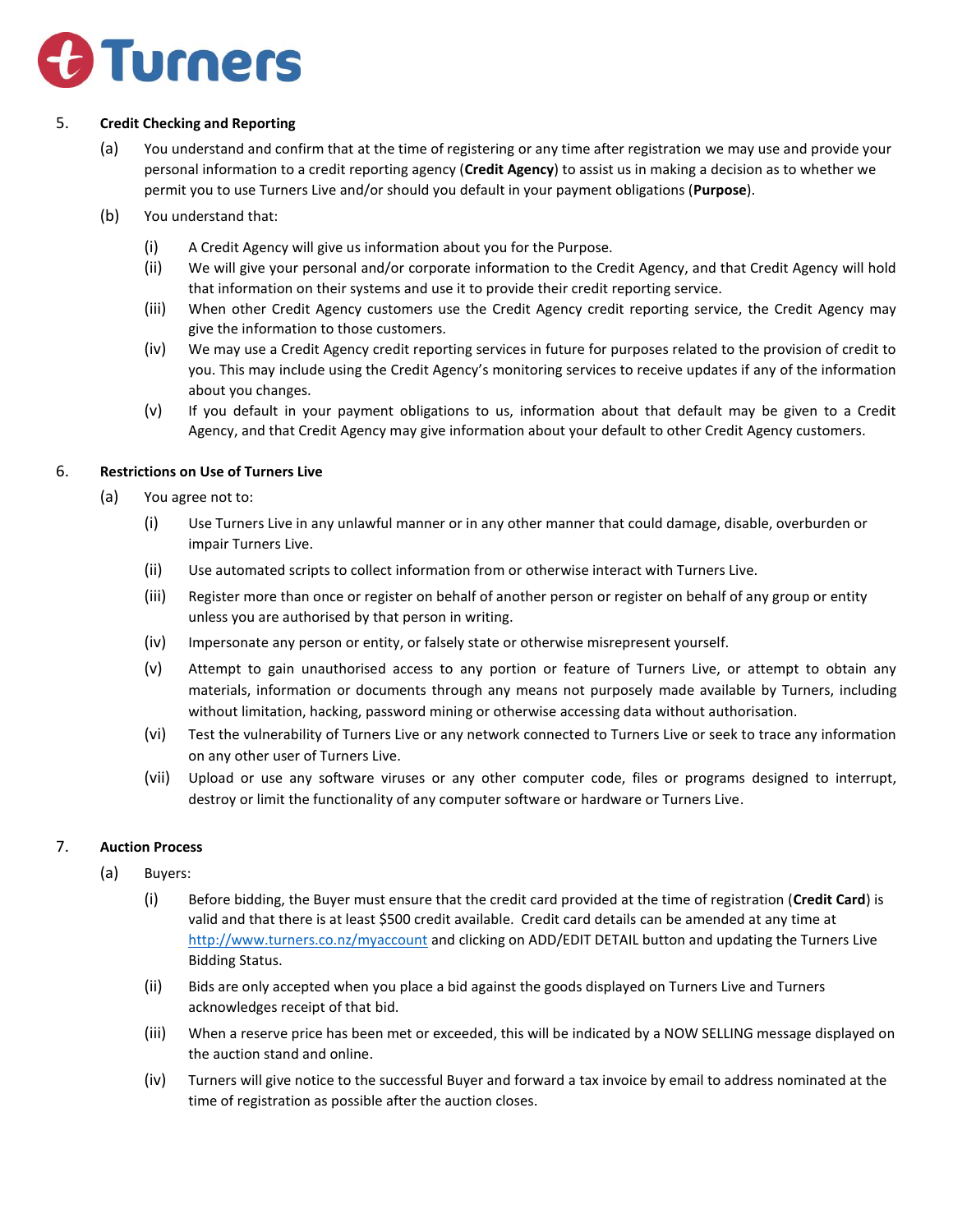

- (v) The Buyer is deemed to have received the email notification as soon as the email leaves Turners email server and that notice is a sale for the purpose of clause 3.2 of the Buyer Terms.
- (vi) The Buyer authorises Turners to debit the credit card provided by the Buyer at the time of registration with \$500 which shall be part payment of the Purchase Price.
- (b) Vendors:
	- (i) Vendors may amend the Reserve Price at any time and authorise Turners to sell the Goods at the current Bid any time by clicking "REQUEST SELL NOW".
	- (ii) Instructions from a Vendor to "REQUEST SELL NOW" are:
		- (1) Effective when Turner's Live acknowledges the instruction is received.
		- (2) May be revoked by you at any time before the Goods are sold by clicking "Remove Request". Revocations are effective at the Auctioneers discretion, depending on progress of the Good through the Auction process.

### 8. **Messages**

- (a) If Turners Live enables a Vendor or Buyer to send messages to the auctioneer carrying out an auction, that message is received only when the auctioneer has acknowledged receipt of that message.
- (b) Turner's excludes all liability in respect of any messages which are not received or able to read or understood by Turners during the course of the auction.

#### 9. **Exclusions of Liability**

- (a) You acknowledge and agree that:
	- (i) Any information or material which you provide electronically through Turners Live is not confidential or proprietary and acknowledge that unprotected communication over the Internet is subject to possible interception, alteration or loss.
	- (ii) Internet transmissions are never entirely secure or private, and that any message or information you send to or through Turners Live may be read or intercepted by others.
	- (iii) Turners shall have no liability for the interception or 'hacking' of data through Turners Live by unauthorised third parties.
- (b) Turners does not represent or warrant that the information, services or materials accessed from or through Turners Live Website will be uninterrupted or free of errors, defects, viruses or other harmful components, or that any such problems which are discovered will be corrected.
- (c) Turners shall have no liability for:
	- (i) Bids not being processed or accepted due to technicalities or any other reason.
	- (ii) Any electronic communications by a Vendor or Purchaser to Turners during an auction not being received or actioned for any reason.
	- (iii) for any viruses or other detriment suffered by any person or their computer systems, as a result of the persons use of the on-line system Turners Live.
- (d) Nothing in these terms and conditions should be taken to limit the operation of the Fair Trading Act 1986 or the Consumer Guarantees Act 1993.